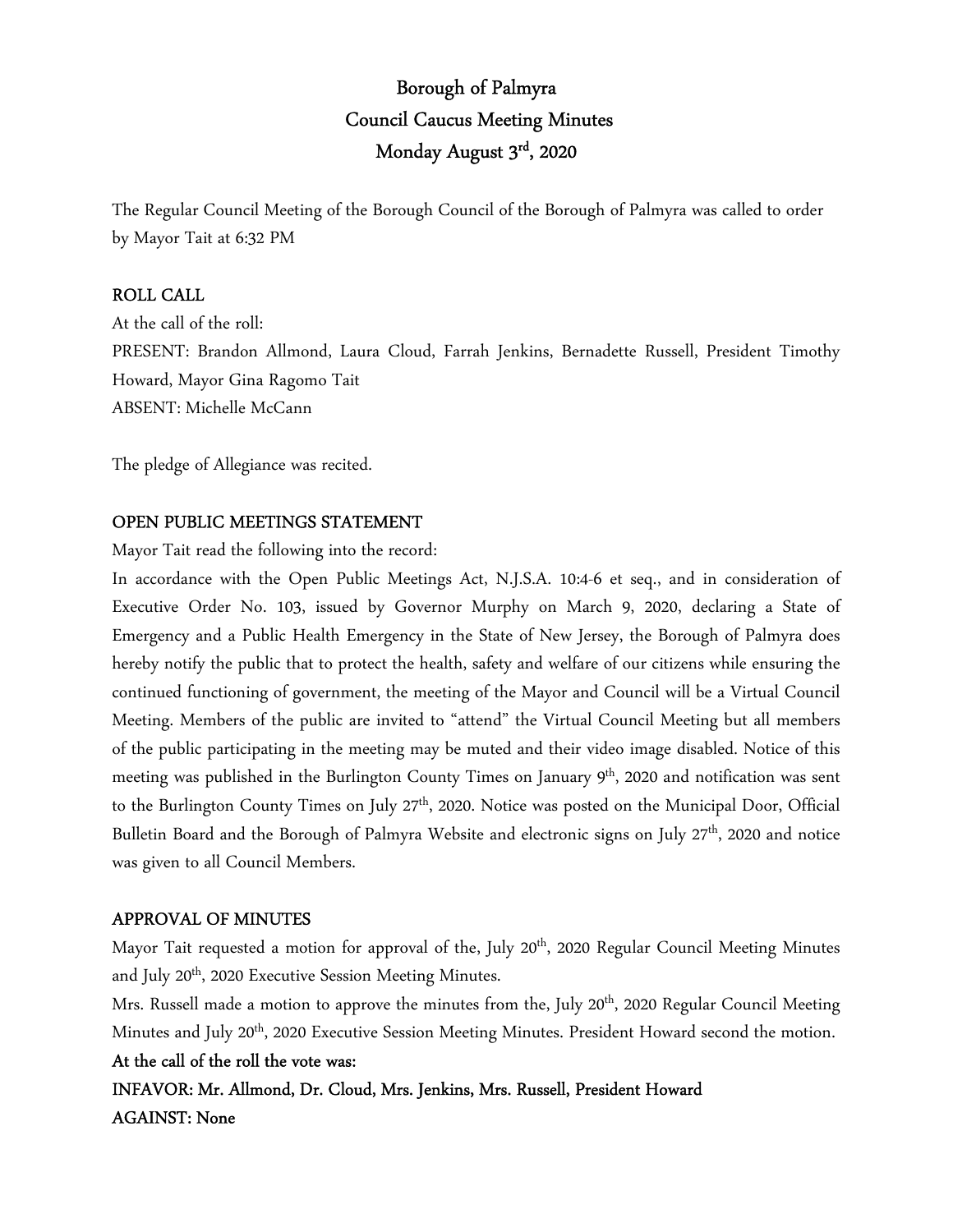# Motion Carried

# **CORRESPONDENCE**

Municipal Clerk, Ms. Jackson acknowledged the following correspondence received: Thank-You Note received from Kaya Robinson Thank-you email received from Lori Genstein of PURRsonal Space Cat Lounge and A card received from the Islamic Center of South Jersey

# REDEVELOPMENT

# Rt. 73 South Redevelopment Area- Update

Mr. Gural indicated they have been working on the redevelopment agreement and have responded to the redeveloper regarding the environmental issues. Mr. Gural stated the conditional redevelopment agreement will expire this month and would like to add another resolution to the agenda extending the conditional redevelopment agreement for an additional sixty days.

### Outlaw Training & Fitness/620-622 Highland Ave Redevelopment Project – Update

Mr. Gural indicated there was no additional information to report currently. Mr. Gural stated we are waiting for the court to open and determine the valuation of the property.

## Redevelopment Study Block 80 Lot 6, former Knights of Columbus property

Mr. Gural indicated the Land Use Board authorized Mr. Brewer to prepare a resolution to adopt the redevelopment plan for Block 80 Lot 6 and at the next Land use Board meeting they will be adopting that plan as prepared by Mr. Brewer and Mr. Gerkens.

### PROFESSIONAL UPDATES

William Kirchner indicated he had a lot to cover and would break it up in sections.

Temple Blvd Project

- A. Non-Federal TAP Grants portion, reconstruction of Temple Blvd from Cinnaminson Avenue to Souder Street not including Firth Lane and Firth intersection for \$510,000.00. This has DOT approval and will be going out to bid next week with a return around mid-September to be awarded at the September 21<sup>st</sup>, 2020 meeting. Mr. Kirchner indicated we may be looking at fall construction.
- B. Federal TAP Grant portion, construction of Temple Blvd and Firth Lane intersection with the underground storm water storage and rain garden, has been submitted to the federal authority for review and approved and we are waiting for their remarks. Mr. Kirchner indicated that construction would most likely be sometime next year.
- C. Capital sewer funding of the construction of the storm water basin at sewer plant Mr. Kirchner indicated we are looking to bid this fall once federal permit is obtained.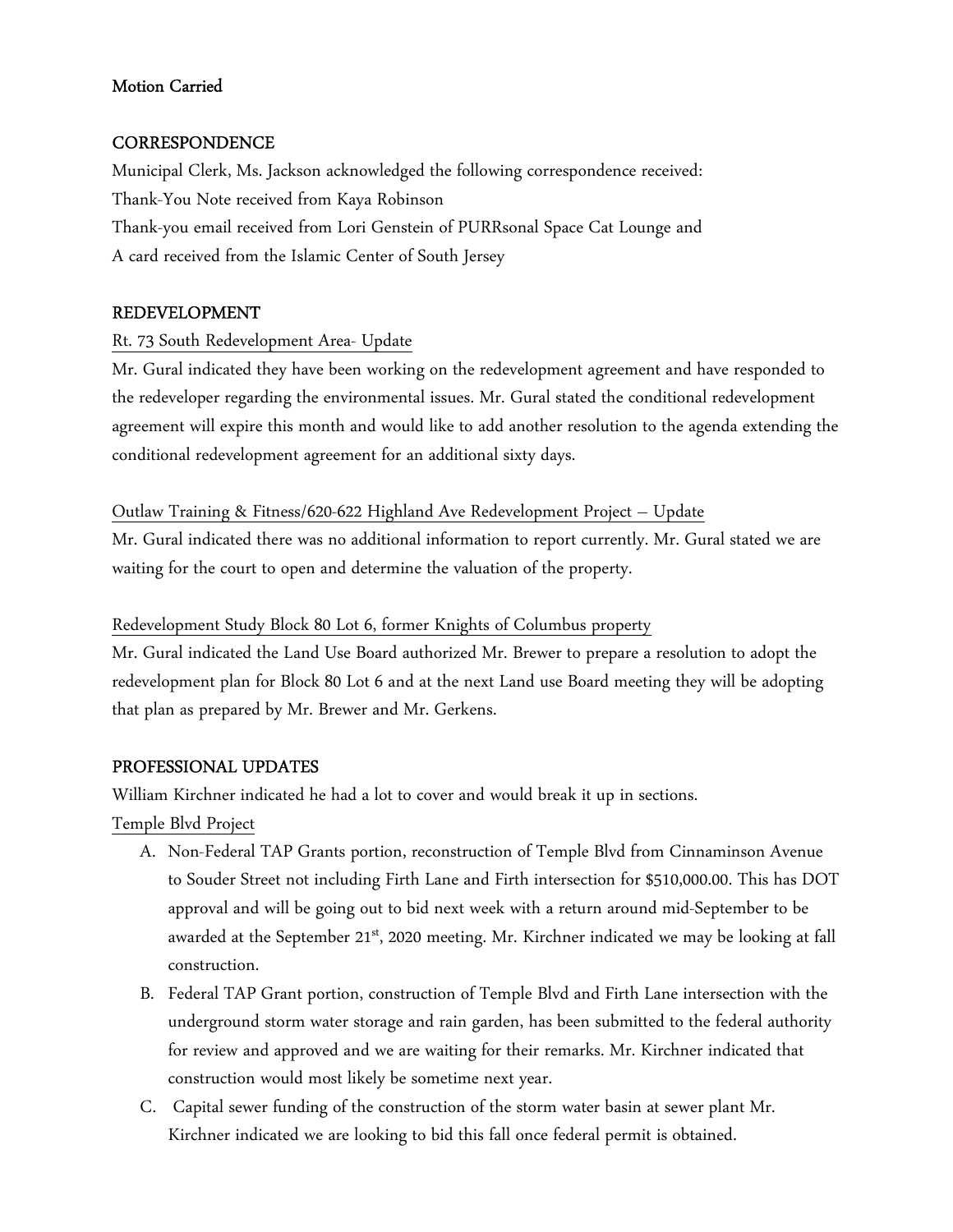# 5<sup>th</sup> Street and Race Street Project

Mr. Kirchner stated this is 5<sup>th</sup> Street from Delaware Avenue to Arch Street with DOT funding in the amount of \$250,000.00. He indicated the design portion is complete and is awaiting DOT review. Mr. Kirchner noted he would like to bid this project this winter for the summer of next year completion. New Jersey American Water Company-2019 partnership

Mr. Kirchner stated the 2019 road improvement project which covers Maryland, Virginia, Oregon Avenues, Leconey Circle, Walnut and Pear Streets; the design phase is 70% complete and should be completed by monthly end. Mr. Kirchner indicated it would be bid, with responses due back around the same time as Temple Blvd. project, so it can also be awarded at the September 21<sup>st</sup>, 2020 meeting. New Jersey Avenue- Pump Station Elimination Project

Mr. Kirchner stated the project is underway and should take about two months. Mr. Kirchner noted the project should be complete by October weather permitting. Mr. Kirchner indicated the road restoration portion should be bid during the winter and the reconstructing of the road in March or April so we have time to determine if there are any settlement issues to fix before the new road is paved.

# Morgan Avenue Complaint

Mr. Kirchner indicated Morgan Avenue is the only concrete road in town and appears, as with concrete roads, to be in poor condition although it is not the worst road in town. Mr. Kirchner indicated after some discussion with Mr. McGill regarding the sewer repair at Spring Garden Street and Wallace on Morgan Avenue, he would rather than reconstruct the entire road, do mud jacking, a process which puts sand in under the slab and essentially lifts the concrete slab back to the original position. Mr. Kirchner indicated he would have a price for that shortly and he and Mr. Gural would report back to the governing body.

# Broad Street and Morgan Avenue Repair

Mr. Kirchner indicated there was an issue with the corner inlet where an unknown truck crushed the inlet, so water had no place to drain. Mr. Kirchner stated he worked with Neri's, our on-call contractor to repair the inlet, at the cost of about \$5,800.00.

# Sewer Capital

Mr. Kirchner indicated the following are the capital improvement projects to the sewer plant with were included in the sewer capital ordinance for funding;

- A. Mr. Kirchner stated the need to repair/replace the 3-way valves on the sewer tanks, noting four valves need to be replaced or repaired. Mr. Kirchner stated the underground portion of the project is \$25,000.00 and the above ground portion is \$92,540.00.
- B. Mr. Kirchner indicated the need to install the overflow valve on the EQ tank, the underground portion is \$6,700.00 and the above ground portion is \$24,626.00.
- C. Mr. Kirchner indicated the need to replace the air valves on Plant B. He noted there were seventeen valves on the top that need to be replaced and the cost is \$36,244.00, which is consistent with what we paid to do Plant A last year.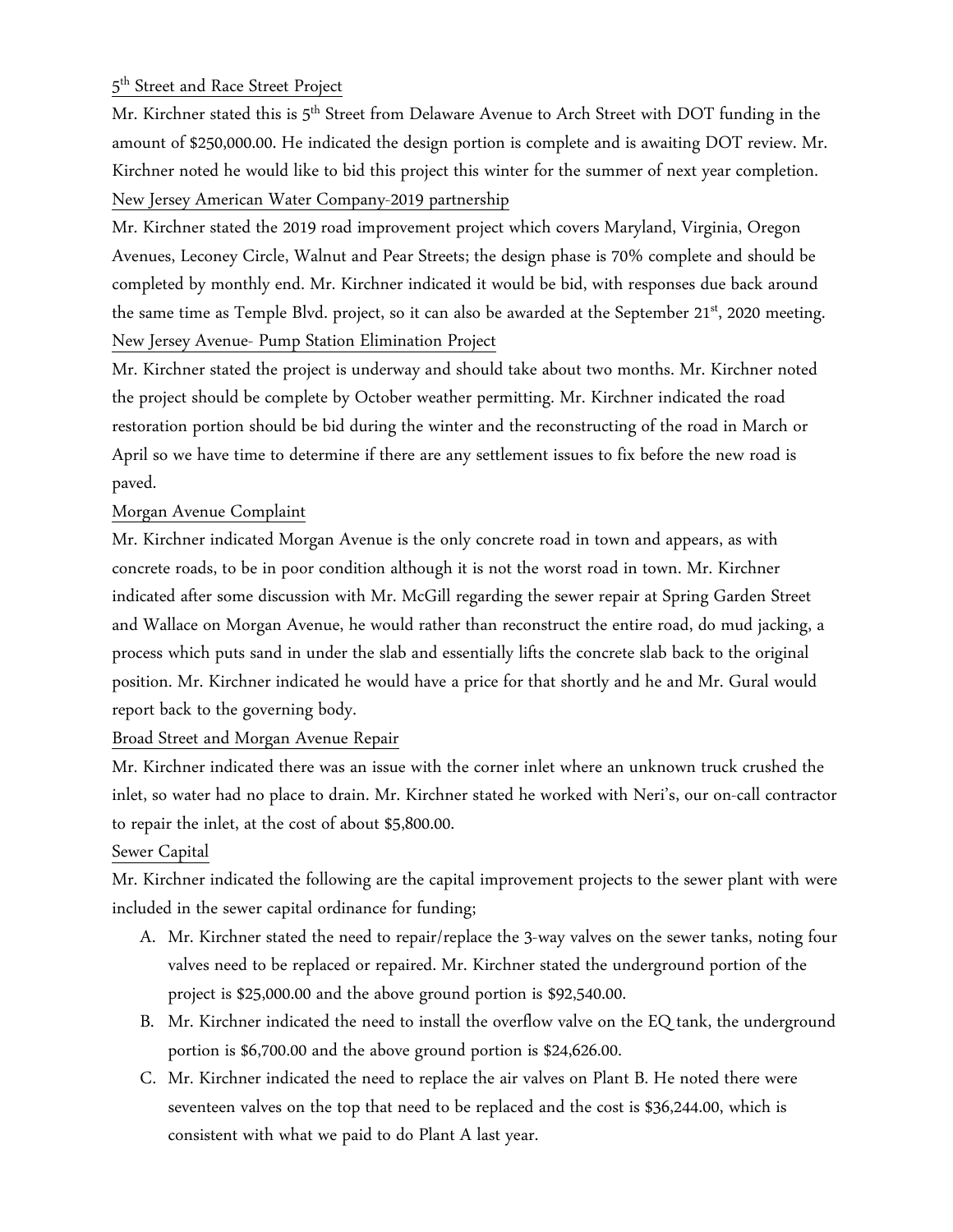### PUBLIC COMMENT

We request those participants wishing to have or make a Public comment, email their questions or comments in advance to Borough Clerk Rita Jackson at djackson@boroughofpalmyra.com. The opportunity to submit comments prior to meeting expires at 12:00 PM on Monday August 3<sup>rd</sup>, 2020. All comments will become part of the record and included with the Meeting Minutes. Mayor Tait asked for a motion to open the Public Portion. Mrs. Russell made a motion to open the public portion for comments. President Howard second the motion.

### All members present voted in favor of the motion. Motion Carried

Mayor Tait asked if any comments were received before the meeting. Municipal Clerk, Ms. Jackson indicated no comments were received prior to the meeting. Mayor Tait asked if there were any additional comments from those present.

No one else from the public wishing to be heard, Mayor Tait asked for a motion to close the Public Portion. President Howard made a motion to close the public portion, Mrs. Russell second the motion. All members present voted in favor of the motion. Motion Carried

### RESOLUTIONS

Resolution 2020-163 and Resolution 2020-168 will be enacted as a single motion, if either resolution needs additional discussion it will be removed from the consent agenda and voted on separately. Mayor Tait asked if anything needed to be removed. Mrs. Russell requested Resolution 2020-164 be removed for additional discussion. Mayor Tait read the following resolutions into the record:

Resolution 2020-163 and Resolution 2020-165 to Resolution 2020-168 will be enacted as a single motion, if either resolution needs additional discussion it will be removed from the consent agenda and voted on separately.

Resolution 2020-163, Resolution Authorizing the Tax Collector to Transfer the \$2,000.00 Premium Due to Foreclosure to the Borough of Palmyra Current Fund Account for Certificate #16-00051

Resolution 2020-165, Resolution Appointing Tanyika Johns as Tax Search Officer for the Borough of Palmyra

Resolution 2020-166, Resolution Appointing Doretha Jackson as Burlington County Joint Insurance Fund Alternate Fund Commissioner

Resolution 2020-167, Resolution Authorizing Shared Services Agreement with Board of Chosen Freeholders of the County of Burlington regarding Central Communications/911 Calls for 5-year term to expire July 31st, 2025.

Resolution 2020-168, Resolution Authoring the Extension of Amendment to Conditional Redeveloper Designation and Interim Cost agreement with Stock Development Group, Inc. for an additional 60 days Pursuant to the Local Redevelopment and Housing Law N.J.S.A. 40A:12A-1ET. Seq to October  $12^{th}$ , 2020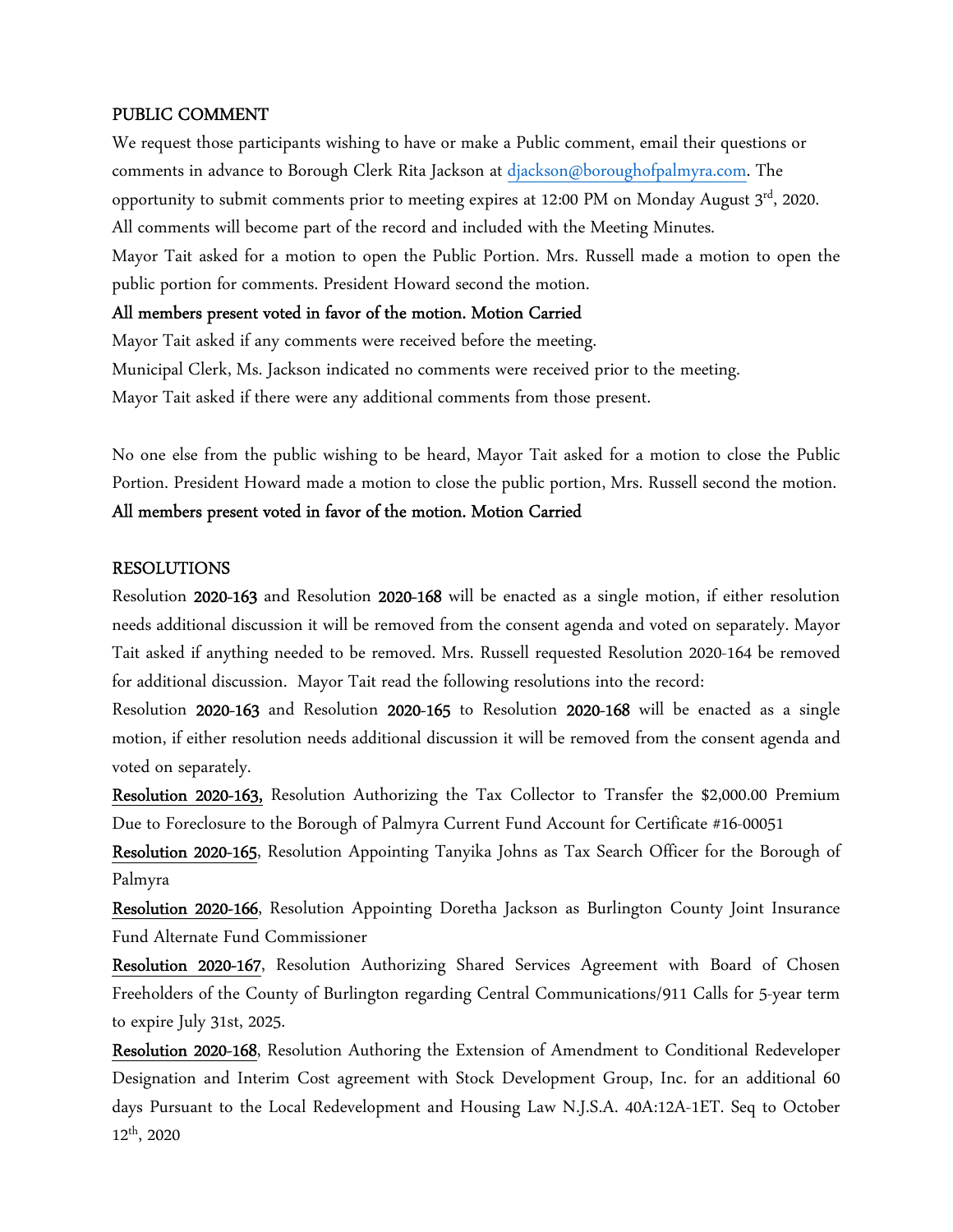Mayor Tait requested a motion to approve Resolution 2020-163 and Resolutions 2020-165 thru 2020- 168. Mrs. Russell made a motion to approve Resolutions 2020-163 and Resolutions 2020-165 thru 2020-168. President Howard seconded the motion.

At the call of the roll, the vote was: INFAVOR: Mr. Allmond, Dr. Cloud, Mrs. Jenkins, Mrs. Russell, President Howard AGAINST: None Motion Carried, Resolution 2020-163 and Resolutions 2020-165 thru 2020-168 were approved.

Mayor Tait then returned to Resolution 2020-164, Resolution Authorizing the Appointment of Kim M Whelan and Jennifer G Edwards of Acacia Financial Group, Inc. as Financial Consultant for the Borough of Palmyra. Ms. Russell asked why them and not the others. Mr. Gural indicated we have utilized this company in the past and their proposal was more compressive than others submitted.

Mayor Tait requested a motion to approve Resolution 2020-164. Mrs. Russell made a motion to approve Resolution 2020-164. President Howard seconded the motion.

At the call of the roll, the vote was: INFAVOR: Mr. Allmond, Dr. Cloud, Mrs. Jenkins, Mrs. Russell, President Howard AGAINST: None Motion Carried, Resolution 2020-164 was approved.

### PUBLIC EVENTS

Mayor Tait stated the Police Department will be hosting the Kona Shaved Ice Summer Treat Day for K-12 students on August  $4<sup>th</sup>$ , 2020 at the following times:

(12:00 – 12:45pm at Legion Field parking lot at Broad St. & Park Ave.)

(1:00 – 1:45pm in the rear parking lot of Borough Hall/Police Station.)

### DISCUSSION ITEMS

Mr. Gural stated the renovations have been completed in the building and we are waiting for some locks to be installed. Mr. Gural indicated we have had the worst week yet with reporting positive COVID-19 cases in the Borough also noting that Burlington County is emerging as a hot spot in the State. Mr. Gural indicated we are waiting to see where things are going in the State before we open the building to the public. Mayor Tait noted, the current number of positive cases in Palmyra, are 66 with 3 deaths.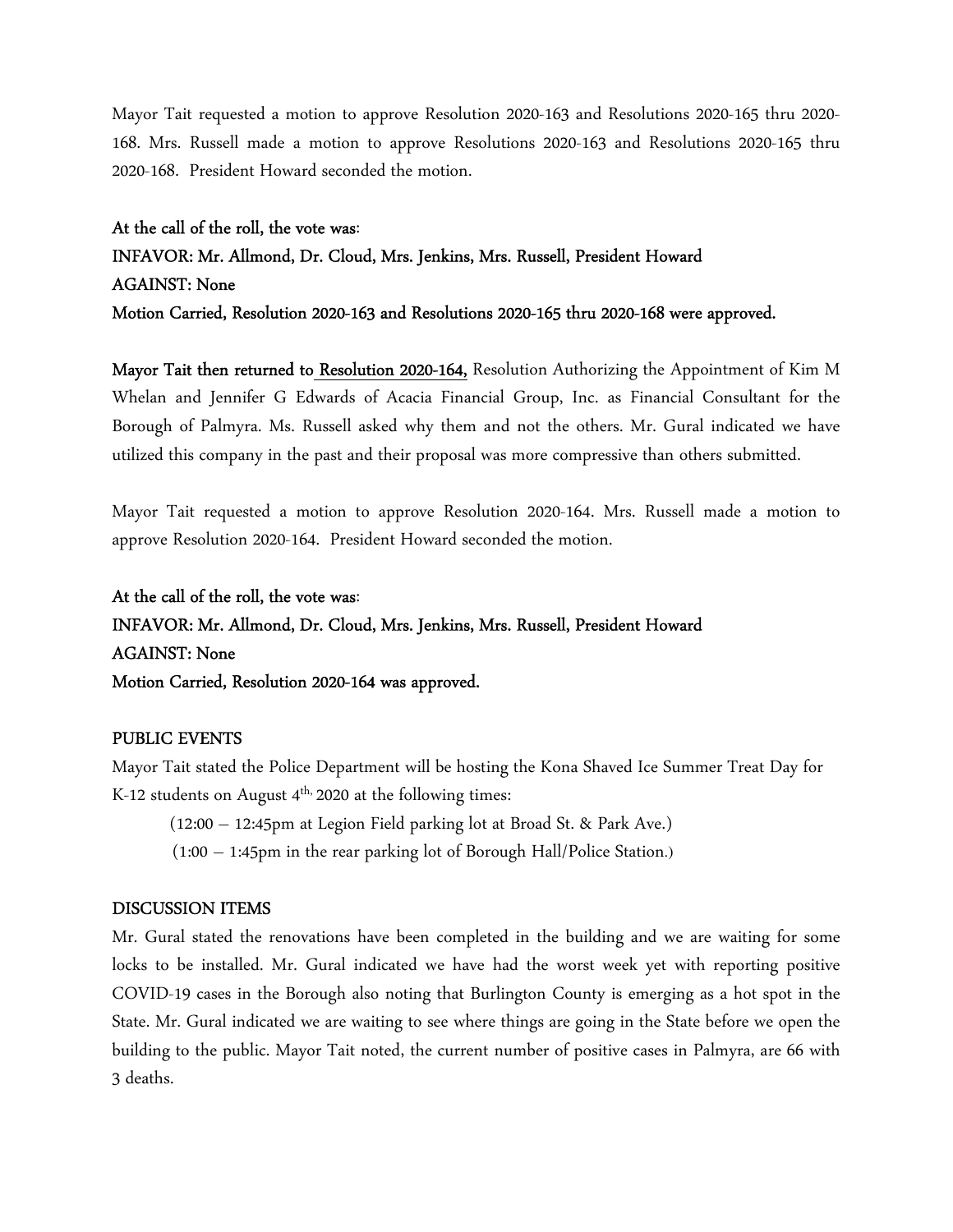Mr. Gural indicated he had nothing to report in open session regarding the Collective Bargaining Agreement with Palmyra Police Association and noted that negotiations would be scheduled for early to mid-September.

Mr. Gural indicated Ms. Condo our CFO is continuing to send bills to former mayor Michelle Arnold regarding advance travel funds owed the Borough but has had no response regarding those billings. Mr. Gural indicated he spoke with Mrs. Kilmer and noting we are waiting to hear from back from the two establishments with some additional information for their Outdoor seating applications. Mr. Gural indicated we have not heard from any other establishments regarding the outdoor seating. Mr. Gural indicated we acquired a Volunteer Accident Policy which covers anyone volunteering with Borough sponsored events in the event someone was to get hurt, he noted the policy is up for renewal in September at the cost of \$400.00 and suggested the governing body renew the policy. Mr. Gural noted the two requirements of the policy - anyone on Borough Council wishing to work with student volunteers during our events are required to have the background checks/finger prints done by the State Police and student volunteers are required to complete permission slips to participate. Mr. Allmond asked how often that needed to be completed. Mr. Gural indicated its one time during your term.

Mr. Gural indicated Mr. Lunemann would be speaking about 300 Arch Street property complaints and giving code enforcement updates. Mr. Lunemann stated he had spoken with the owner of the 300 Arch Street property and he had closed the open permit on the property but did not inform him that he had moved back into the property. Mr. Lunemann indicated the property was posted as unsafe and that the boards needed to be removed. Mr. Lunemann indicated the boards were removed within 24 hours of the posting and noted the property is almost completely abated. Mr. Lunemann noted he had also been noticed to also remove the trash and vehicles in the yard which he is in the process on doing. Mr. Lunemann indicated in regarding to code enforcement he instead of sending violations he had been sending notices of things which needed to be abated. Mr. Lunemann indicated he is back to sending notices which will become violations, specifically noting basketball courts needing to be removed from the street and brush and bulk trash being placed at the curbs at inappropriate times. Mr. Lunemann also noted the backup with bulk trash due to Republic Trash Company not picking up on their scheduled dates. Mr. Lunemann indicated he would like to put together a notice to be placed on the website explaining to people the difference between a notice and a violation. Mrs. Jenkins noted the importance of people taking care of their properties and of Mr. Lunemann doing his job noticing people who don't. There was some additional discussion regarding the dates abatements need to be completed. Mr. Lunemann indicated the State has a minimum of 10 days to allow a property owner the time to abate a notice before violations can be issued. Dr. Cloud noted if might be helpful to provide information regarding the most common violations on the website and to let people know we are enforcing property violations. Mrs. Russell asked Mr. Gural if it could be included into his "Did you Know" section on the website. Mr. Gural indicated he would work on the "Did you Know" for the website and repost some of the old ones.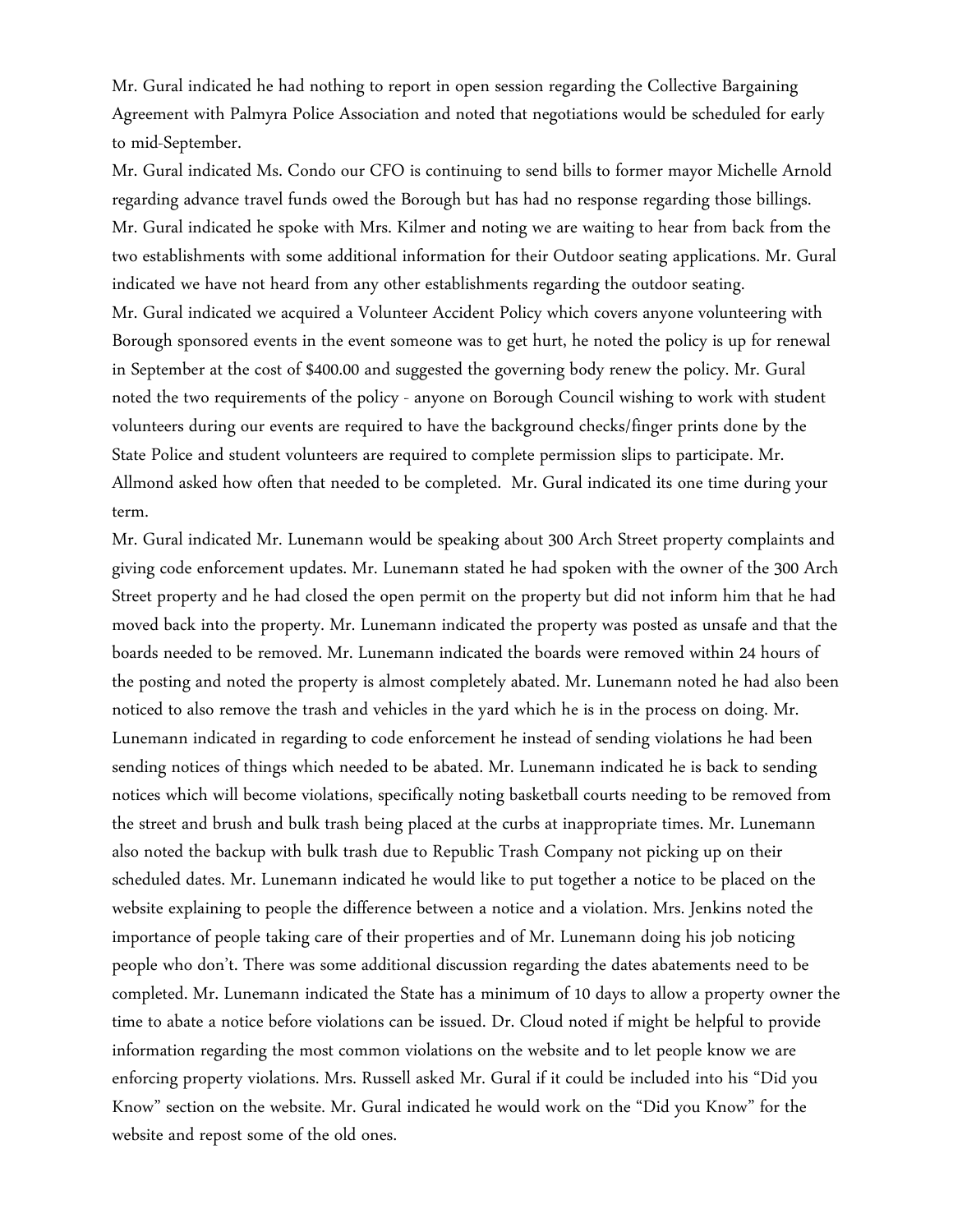Mr. McGill thanked the public for letting him know about the Promenade and asked all to call him when they see problems which need to be addressed. Mr. McGill stated that Public Works is checking the parks on a daily basis Monday thru Friday. Mr. McGill indicated they are watering and keeping the intersections landscaping weeded. Mayor Tait thanked Public works for moving and putting back the signs for the seniors in Payton I Flournoy Park when they cut the grass. Mr. McGill noted we are currently inundated with the spotted lantern flies. There was some additional discussion regarding reporting of sightings of the spotted lantern fly. Mrs. Jenkins inquired about various trees that are dying and in need of removal. Mrs. Russell explained the process of reporting tree complaints and how they are handled. Mr. McGill stated three new dog waste stations will be installed in various locations around the park and in front of the Borough Hall. Mr. McGill indicated the dog park was sprayed for weeds before COVID-19 hit and they will be spraying it again. Mr. McGill indicated a basketball backboard needs to be replaced at Legion field, they thought of repairing it but after speaking with Mr. Kirchner felt due to safety issues it was better to replace it. Mr. McGill noted the net is back on the one backboard, so essentially currently it is a half court until the other backboard is replaced. Mr. McGill also noted the Veterans only parking signs were installed at the tennis courts, in front of Anthony Jewelers and at Chestnut Street and Little Broad Street.

Mr. Allmond asked if the Veterans Outreach Letter could be sent with the sewer bills so that the Veterans Committee can begin to establish a communication list for various Veterans within our community. Borough Council agreed. Mr. Allmond thanked public works for getting the parking signs installed.

### ADMINISTRATORS REPORT

Mr. Gural stated Mr. Rosenberg included in your packet's information and a guide of how we should proceed with the sale of the various Borough-owned lots being requested for purchase. Mr. Gural indicated we will determine the value and follow the guidelines Mr. Rosenberg included. Mr. Gural indicated Mr. Rosenberg was talking with PSE&G regarding the special Franchise Tax. Mr. Rosenberg indicated he has reached out to the representative of PSE&G regarding the Special Franchise Tax and is waiting for their reply.

Mr. Gural noted the Small Cites CDBG grant we were awarded for the ADA improvements in the Harbour we unfortunately had to decline as the Harbour is private property which we do not own and therefore those funds cannot be used on that project.

Mr. Rosenberg noted the property at 210 Arch Street, an under sized property acquired during tax sale foreclose, which we authorized by ordinance to sell to New Jersey Mortgage Company for the amount of \$24,850.00, he would have the deed for signing soon.

#### MAYOR AND COUNCIL COMMENTS

#### Mrs. Russell- no comment

Dr. Cloud reminded everyone to take in their outdoor umbrellas as the storm is approaching.